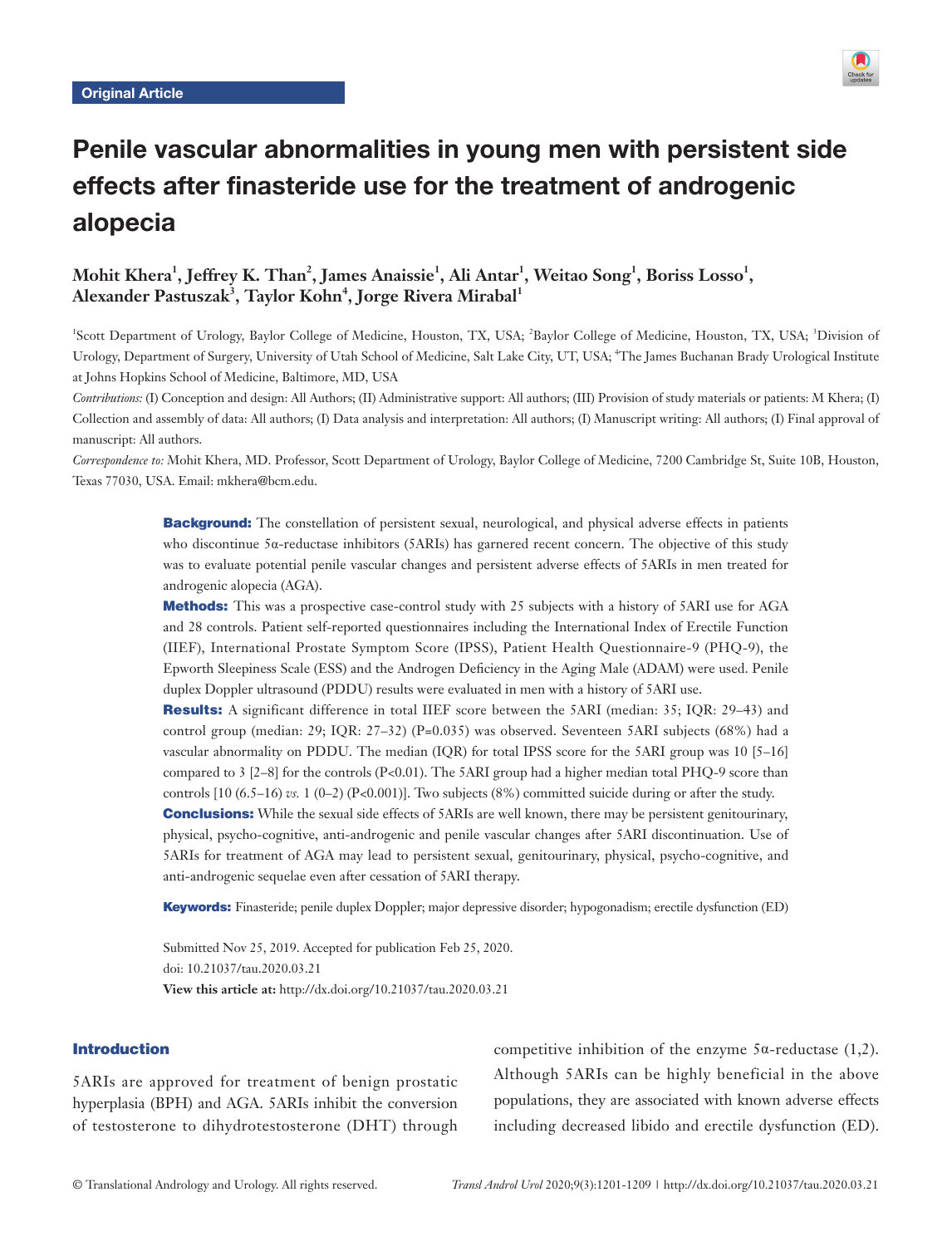#### **1202** Khera et al. Penile vascular abnormalities after finasteride use

Given concerns regarding persistent adverse sexual side effects, the FDA amended the 5ARI package insert label to include a warning of sexual dysfunction that may persist after stopping the medication (2). This is not a negligible risk, which has led to the creation of patient advocacy groups that intend to understand, explain, and possibly help treat persistent 5ARI side effects (3).

PFS describes the persistent negative sexual, neurological, and physical symptoms in patients who have taken 5ARIs (3). Although sexual side effects of 5ARIs are well described in the literature, many questions still exist surrounding other side effects including severe depression (4), cognitive decline and genitourinary and musculoskeletal complaints. A recent review indicated that finasteride may impact the physical, psychiatric, and cognitive domains (5) in addition to sexual and genital function.

Most of the current literature on PFS supports increased rates of ED and low libido in patients taking 5ARIs (6). More worrisome, however, are data observing an increased risk of persistent sexual side effects despite discontinuation of the medication (7,8). In addition to ED and low libido, adverse effects of finasteride may include penile atrophy, diminished ejaculatory volume and force, and an increased incidence of Peyronie's disease; the latter of which may be mediated by a decreased effect of DHT on male genitalia (9-11).

The effects of finasteride on BPH are well established in the literature (12). Finasteride acts at the level of 5α-reductase, blocking the conversion of testosterone to DHT. There are two main 5α-reductase isotypes with localized effects. Broadly speaking, type 1  $5\alpha$ -reductase affects most tissues of the body while type 2 specifically affects genital tissue, namely the prostate (13). As a selective type 2 5ARI, finasteride acts primarily on genital tissue, reducing the level of DHT primarily in the prostate, leading to a low androgen state within the prostate.

Patients who have taken finasteride also report changes in body composition. Male gynecomastia is commonly reported (9,11). Physical changes appear to stem from aromatization of testosterone that is not metabolized by the 5α-reductase pathway (14). Additionally, patients commonly report muscle weakness and twitching, as well as increased fat deposition after stopping finasteride—though objective assessments have not yielded measurable changes in fat distribution or strength (9,15).

Psychiatric and cognitive changes reported by PFS patients may be mediated by 5ARI effects on neurosteroid and neurotransmitter levels (15). These neurohormonal changes could contribute to the high rates of depressive symptoms reported by men after 5ARI use (15,16). In addition, 5ARI use has been correlated with higher rates of self-reported anxiety as well as memory and attention disturbances (9,11,15). Of note, no significant decrease in cognitive performance was appreciated after evaluation of these patients (15). A recent study found high rates of a previous psychiatric diagnosis in PFS patients or in first-degree relatives, suggesting a possible risk factor for developing PFS (14).

Given the wide range of symptoms after the initiation of finasteride, the present study sought to further describe the persistent sexual, genitourinary, physical, psycho-cognitive, and anti-androgenic effects of 5ARIs in men treated for AGA.

#### **Methods**

We performed a prospective case-control study to evaluate the effects of 5ARIs on multiple men's health parameters. Twenty-five subjects who took 5ARIs for AGA (experimental group) were compared to 28 controls who did not take 5ARIs (control group). All 25 subjects in the experimental group took finasteride and one took dutasteride after stopping finasteride. Twenty-five control patients who had not taken 5ARIs and were separately being evaluated for circumcision were included.

The study was approved by the Institutional Review Board of Baylor College of Medicine and informed consent was taken from all the patients prior to the start of the study. The study took place at the Baylor College of Medicine Medical Center Urology Clinic in Houston, Texas from March 2013 to September 2018. Eligibility criteria included men over 18 years of age who were being seen for sexual dysfunction at the primary investigator's (M Khera) clinic.

Sexual, genitourinary, physical, psychiatric, cognitive, and androgenic characteristics were analyzed using validated questionnaires or self-reported complaints. Sexual function was assessed using patient-reported sexual complaints, the validated International Index of Erectile Function (IIEF) questionnaire scores and penile duplex Doppler ultrasound (PDDU). PDDU was performed by administering intracavernosal injections to induce erection and recording peak systolic and end diastolic velocities, after a baseline evaluation of the penis in the flaccid state. Measurements were recorded at 5 and 15 minutes by a certified ultrasound technician and reviewed by the principal investigator. Genital function was assessed by patient-reported genital complaints and using the validated International Prostate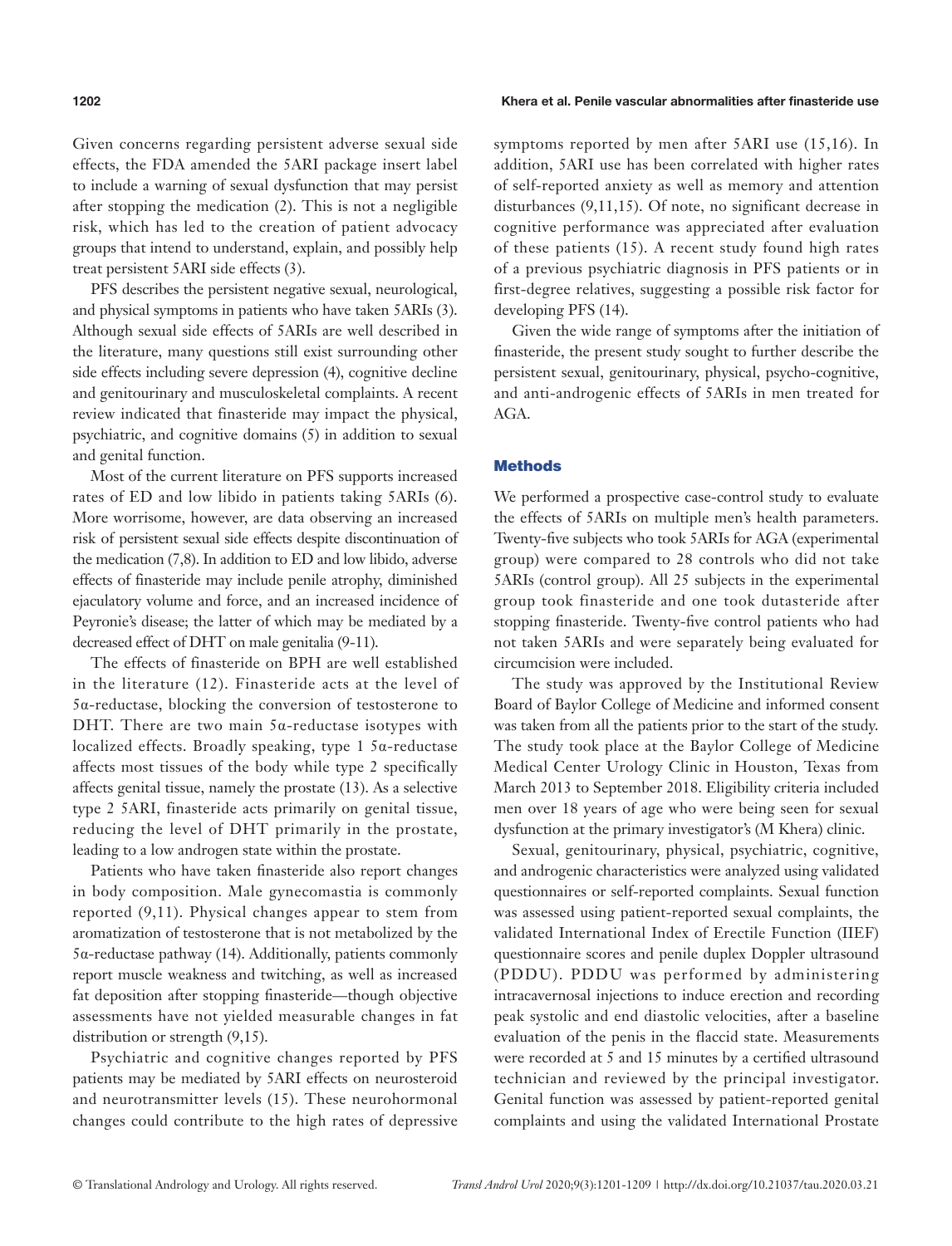| Table 1 Comparison of baseline characteristics between 5ARI and control groups |  |
|--------------------------------------------------------------------------------|--|
|--------------------------------------------------------------------------------|--|

|                               | $\tilde{\phantom{a}}$ |                  |         |
|-------------------------------|-----------------------|------------------|---------|
| Variable                      | 5ARI group            | Controls         | P value |
| Age (years)                   | 38 [33-42]            | 41 [35-62]       | 0.13    |
| Duration of 5ARI use (months) | 18 [4-96]             | $0 [0 - 0]$      | -       |
| BMI ( $kg/m2$ )               | 24.5 [22.1-25.8]      | 30.6 [27.1-33.3] | < 0.001 |
| Testosterone (ng/dL)          | 450 [373-558]         | 315 [249-319]**  | $***$   |
| $DHT$ (ng/dL)                 | 366 [373-509]         | $***$            |         |
| Hemoglobin (g/dL)             | 15.9 [15.2-16.3]      | 14.9 [14.3-15.5] | 0.07    |

Results displayed as median [interquartile range]. \*\*, only available for 3 controls; \*\*\*, available for no controls; \*\*\*\*, too few observations to calculate.

| <b>Table 2 IIEF</b> total and sub-domain scores of PFS patients |  |
|-----------------------------------------------------------------|--|
|-----------------------------------------------------------------|--|

| <b>IIEF</b> domain       | Experimental |
|--------------------------|--------------|
| Frectile function        | $9[5 - 10]$  |
| Orgasmic function        | $6[5-6]$     |
| Sexual desire            | $9[8 - 10]$  |
| Intercourse satisfaction | $6 [0 - 10]$ |
| Overall satisfaction     | $10$ [7-10]  |
| Total                    | 35 [29-43]   |

Results reported as: median [interquartile range]. IIEF, International Index of Erectile Function; PFS, Post-Finasteride Syndrome.

Symptom Score (IPSS) questionnaire. Physical function was assessed by subject-reported musculoskeletal complaints. Psychiatric and cognitive function was evaluated using the validated Patient Health Questionnaire (PHQ-9) and the Epworth Sleepiness Scale (ESS). Lastly, hypogonadal symptoms were characterized using the Androgen Deficiency in the Aging Male (ADAM) questionnaire. A positive result on the ADAM questionnaire was defined as an affirmative answer ("yes") to questions 1 or 7 or any 3 other questions (16).

Both subjects and controls took the following validated questionnaires: IIEF, IPSS, PHQ-9, ESS and ADAM. Only subjects who had taken 5ARI underwent PDDU and were queried about genital and musculoskeletal complaints using non-validated surveys.

 Baseline, demographic, laboratory and questionnaire results were extracted from medical records. Variables were tested for normal distribution using the Shapiro-Wilk test. As variables were uniformly not normally distributed, measures of central tendencies and variability were reported

as median and interquartile range, respectively. Kruskal-Wallis test was used to compare categorical and ordinal variables. R 3.4.1 was used for all statistical analyses, with P<0.05 considered statistically significant.

#### **Results**

#### *Baseline characteristics*

The 5ARI group subjects had a median finasteride exposure of 18 months with an interquartile range (IQR) of 4 to 96 months. Eleven of twenty-five (44%) subjects used 1 mg of finasteride (0.2–1.25 mg). One subject used 0.5 mg of dutasteride for 24 months after discontinuation of finasteride, which he had taken for 96 months. Median total testosterone level was 450 ng/dL (IQR, 373–558 ng/dL). Median DHT value was 366 ng/dL (IQR, 373–509 ng/dL). Median age was 38 years (IQR, 33–42 years). Median body mass index (BMI) was  $24.5 \text{ kg/m}^2$  (IQR,  $22.1 - 25.8 \text{ kg/m}^2$ ). Baseline characteristics are summarized in *Table 1*.

#### *Sexual function*

The IIEF questionnaire was completed by 23 of 25 (92%) subjects in the 5ARI group and 14 of 28 (50%) patients in the control group. A significant difference in total IIEF score between subjects in the 5ARI (median: 35; IQR: 29–43) and control group (median: 29; IQR: 27–32), P=0.035) was observed. IIEF domain scores—erectile function (EF), orgasmic function (OF), sexual desire (SD), intercourse satisfaction (IS), and overall satisfaction (OS) are summarized in *Table 2*. Of note, when comparing the 5ARI group to controls, there were significant differences only in the SD (9 *vs.* 4, P<0.001) and OS domains (10 *vs.*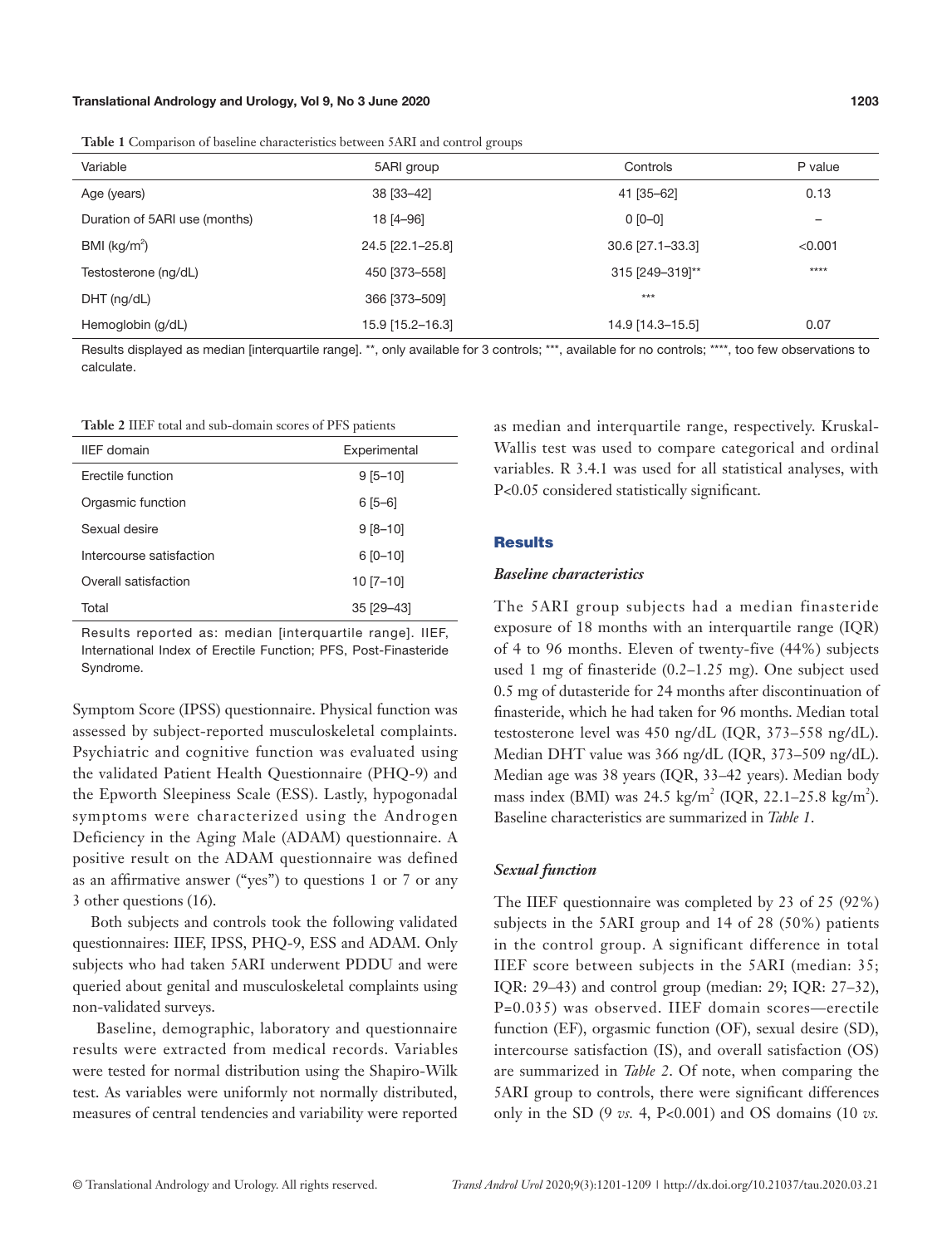| <b>IPSS</b> questions                                                                                                                                     | 5ARI group    | Controls      | P value |
|-----------------------------------------------------------------------------------------------------------------------------------------------------------|---------------|---------------|---------|
| Question 1: How often have you had the sensation of not emptying your bladder?                                                                            | $2 [0 - 3]$   | $0$ [0-0.5]   | 0.005   |
| Question 2: How often have you had to urinate less than every two hours?                                                                                  | $2$ [1-3]     | $0$ [0-1.5]   | 0.024   |
| Question 3: How often have you found you stopped and started again several times<br>when you urinated?                                                    | $1 [0-2]$     | $0 [0 - 1]$   | 0.282   |
| Question 4: How often have you found it difficult to postpone urination?                                                                                  | $0 [0 - 2]$   | $0$ [0-0.5]   | 0.332   |
| Question 5: How often have you had a weak urinary stream?                                                                                                 | $1 [0 - 2.5]$ | $0 [0 - 0]$   | 0.029   |
| Question 6: How often have you had to strain to start urination?                                                                                          | $0 [0 - 1]$   | $0 [0 - 0]$   | 0.152   |
| Question 7: How many times did you typically get up at night to urinate?                                                                                  | $1$ [1-2.5]   | $1$ [0.5-1.5] | 0.570   |
| Question 8 (not scored): If you were to spend the rest of your life with your urinary<br>condition just the way it is now, how would you feel about that? | $2$ [1.3-3]   | $1$ [0.5-2]   | 0.029   |
| <b>IPSS</b> total                                                                                                                                         | $10$ [5-16]   | $3 [2 - 8]$   | 0.009   |

| Table 3 Comparison of IPSS questions and total scores between experimental and control groups |  |  |  |  |
|-----------------------------------------------------------------------------------------------|--|--|--|--|
|-----------------------------------------------------------------------------------------------|--|--|--|--|

Results displayed as median [interquartile range]. Higher scores suggest worse urinary symptoms. IPSS, International Prostate Symptom Score.

5, P<0.001). No significant differences were noted in the erectile function (9 *vs.* 11, P=0.378), OF (6 *vs.* 6, P=0.477) and IS (6 *vs.* 4, P=0.164). Twenty-four of twenty-five (96%) patients in the 5ARI group underwent PDDU. In total, 17 of 25 (68%) of subjects in the 5ARI group had some vascular abnormality on penile Doppler ultrasound. Eight of twentyfour (32%) patients had arterial insufficiency [defined as peak systolic velocity <25 cm/s (17)], while 5 of 25 (20%) patients fell into the "gray zone" of possible ED, defined as a peak systolic velocity between 25–35 cm/s (17). Four of twentyfour (16%) patients had venous leak, defined as an end diastolic velocity >5 cm/s (17).

#### *Genitourinary function*

All 5ARI subjects were asked about subjective genital complaints. Nine of twenty-five (36%) subjects reported either increased descent of the testicles while the same number reported loss of penile length. Fifteen of twentyfive (60%) subjects reported some element of genital pain or numbness after starting finasteride. In total, 18 of 25 (72%) of all subjects reported at least one genital complaint.

Twenty-three of twenty-five subjects (92%) in the 5ARI arm completed the IPSS compared to 15 of 28 (54%) in the control arm. The median (IQR) for total IPSS score for the 5ARI arm was 10 [5–16] compared to 3 [2–8] for the controls (P<0.01). 5ARI subjects scored significantly worse on questions 1, 2, 5, and 8 which corresponded with incomplete emptying (P<0.01), frequent urination (P=0.02),

weak stream  $(P=0.03)$ , and overall quality of life  $(P=0.03)$ , as demonstrated in *Table 3*.

## *Musculoskeletal effects*

All subjects in the 5ARI group were queried with regards to musculoskeletal complaints, with 12 of 25 (45%) of 5ARI subjects reporting fatigue, and 5 of 25 (25%) reporting muscle atrophy. Three of 25 (12%) reported gynecomastia, weight loss, back pain, lower extremity pain and visual disturbance. Two of 25 (8%) reported weight gain, ocular hyperhidrosis, throat tightness, constipation, polydipsia, and cold flashes. One of 25 (4%) mentioned tremors, xeroderma, xerophthalmia, hypothermia, palpitations, muscle spasms, rapid aging, swollen face, and facial flushing. Overall, 19 of 25 (76%) of the subjects reported at least one musculoskeletal complaint.

## *Psychological and cognitive function*

The 5ARI group had a higher median total PHQ-9 score when compared with the control arm [10 (6.5–16) *vs.* 1 (0–2), P<0.001], suggesting a higher degree of depression in the 5ARI group. Men in the 5ARI group had significantly higher scores on 8 of the 9 questions in the PHQ-9 when compared to controls  $(P<0.05)$ . There was no statistically significant difference in scores between the groups in psychomotor agitation or retardation, though this did trend towards significance (P=0.073). The median total score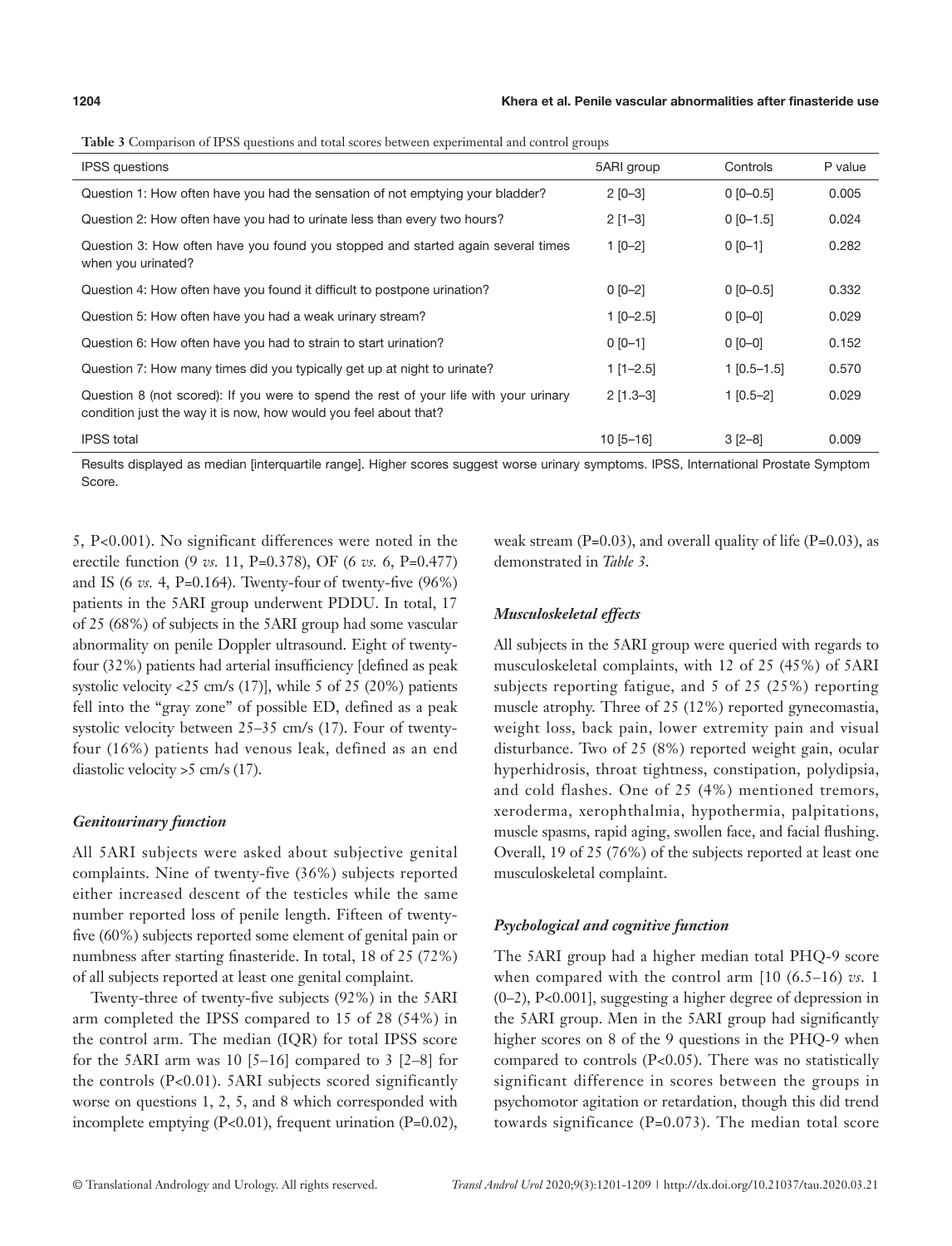**Table 4** Comparison of PHQ-9 questions, total scores and score interpretation between experimental and control groups

| PHQ9 questions                                                                                                                                                                           | 5ARI group     | Controls    | P value |
|------------------------------------------------------------------------------------------------------------------------------------------------------------------------------------------|----------------|-------------|---------|
| Question 1: Little interest or pleasure in doing things                                                                                                                                  | $2$ [1-3]      | $0 [0 - 0]$ | < 0.001 |
| Question 2: Feeling down, depressed, or hopeless                                                                                                                                         | $1$ [0.5-2.5]  | $0 [0 - 0]$ | < 0.001 |
| Question 3: Trouble falling or staying asleep, or sleeping too much                                                                                                                      | $1 [0-2]$      | $0 [0 - 0]$ | 0.025   |
| Question 4: Feeling tired or having little energy                                                                                                                                        | $2[1-3]$       | $0 [0 - 0]$ | < 0.001 |
| Question 5: Poor appetite or overeating                                                                                                                                                  | $1 [0-2]$      | $0 [0 - 0]$ | 0.014   |
| Question 6: Feeling bad about yourself – or that you are a failure or have let yourself<br>or your family down                                                                           | $1$ [0.5-2]    | $0 [0 - 0]$ | 0.001   |
| Question 7: Trouble concentrating on things, such as reading the newspaper or<br>watching television                                                                                     | $1.5$ [0.25-2] | $0 [0 - 0]$ | 0.001   |
| Question 8: Moving or speaking so slowly that other people could have noticed? Or<br>the opposite—being so fidgety or restless that you have been moving around a lot<br>more than usual | $0.5$ [0-1]    | $0 [0 - 0]$ | 0.073   |
| Question 9: Thoughts that you would be better off dead or of hurting yourself in<br>some way                                                                                             | $1$ [0-1]      | $0 [0 - 0]$ | 0.007   |
| PHQ9 total                                                                                                                                                                               | $10[6.5 - 16]$ | $1 [0-2]$   | < 0.001 |

Results displayed as median [interquartile range] or number of men/total men. Higher numbers are indicative of worse depressive symptoms

of the 5ARI group was suggestive of moderate depressive symptoms (10–14 points). In a question evaluating the level of dysfunction in the patients' lives due to the symptoms, the vast majority of men in the control group reported "No Difficulty At All," while the majority of men in the 5ARI group reported symptoms making life "somewhat difficult". Four of twenty-three men reported symptoms being "very difficult" and another 4 men reported symptoms being "extremely difficult". These results are summarized in *Table 4*.

There was no difference in the median total ESS scores between the experimental (median: 5.5; IQR: 3–10.5) and control arms (median: 6; IQR: 3–8.5) (P=0.929). There was also no difference in responses to individual ESS questions.

Eighteen patients (72%) in the experimental group had a history of depression with or without anxiety documented in their chart. Two patients (8%) in the 5ARI arm committed suicide during or after the study period, whereas none of the control subjects did.

#### *Symptoms of androgen deficiency*

On the ADAM questionnaire, the 5ARI group answered yes to questions 1, 2, 3, 5, 6, 7, 10 while the control group answered yes to question 7. These results suggest that those patients in the 5ARI group were more likely to have signs and symptoms of hypogonadism. The two groups had a significant difference in scores for questions 1,2, 3, 5, 6 and 10 (all P<0.05). These were questions regarding decrease in libido, lack of energy, decrease in strength or endurance, decrease in enjoyment of life, feeling "sad" or "grumpy" and recent deterioration in work performance (all P<0.05). 5ARI subjects scored similarly to controls in questions regarding height loss, decrease in erection strength, deterioration in ability to play sports and falling asleep after dinner (P>0.05). A summary of these results is available in *Table 5*.

## **Discussion**

This article sheds further light on the persistent sexual, psychological and voiding symptoms in this patient population. In addition, to our knowledge, this is the first study to present PDDU data in men who took 5ARIs for AGA. In this analysis, patients in the experimental group had a higher total IIEF score after 5ARI treatment when compared to controls. However, even though the overall IIEF score was higher, the groups had similar erectile function domain scores, which are in line with scores from patients with sexual dysfunction (18). It is noteworthy that the experimental cohort had abnormal low scores in the erectile function, OF and IS domains compared to historical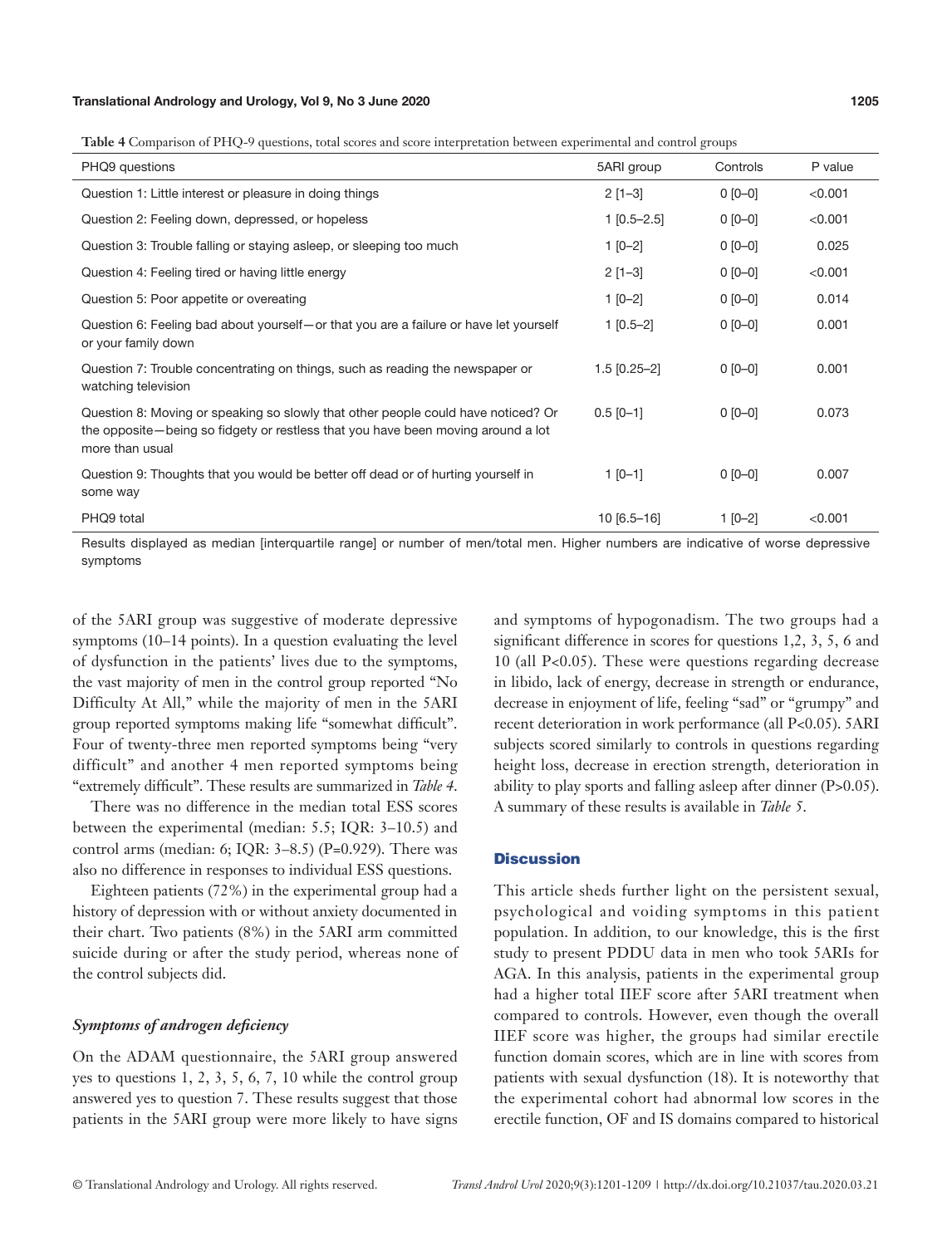#### **1206** Khera et al. Penile vascular abnormalities after finasteride use

| <b>ADAM</b> questions                                                       | 5ARI group  | Controls     | P value |
|-----------------------------------------------------------------------------|-------------|--------------|---------|
| Q1: Do you have a decrease in libido (sex drive)?                           | $1$ [1-1]   | $2[1-2]$     | 0.006   |
| Q2: Do you have a lack of energy?                                           | $1$ [1-1.5] | $2$ [1.5-2]  | 0.015   |
| Q3: Do you have a decrease in strength and/or endurance?                    | $1$ [1-2]   | $2$ [1.25-2] | 0.039   |
| Q4: Have you lost height?                                                   | $2$ [2-2]   | $2$ [2-2]    | 0.988   |
| Q5: Have you noticed a decreased "enjoyment of life"                        | $1$ [1-1]   | $2$ [2-2]    | < 0.001 |
| Q6: Are you sad and/or grumpy?                                              | $1$ [1-1.5] | $2$ [2-2]    | 0.005   |
| Q7: Are your erections less strong?                                         | $1$ [1-2]   | $1$ [1-2]    | 0.347   |
| Q8: Have you noticed a recent deterioration in your ability to play sports? | $2[1-2]$    | $2$ [2-2]    | 0.117   |
| Q9: Are you falling asleep after dinner?                                    | $2$ [1.5-2] | $2[1-2]$     | 0.473   |
| Q10: Has there been a recent deterioration in your work performance?        | $1$ [1-2]   | $2$ [2-2]    | 0.045   |

**Table 5** Comparison of ADAM questions between experimental and control groups (list in the graph below what each of the 10 questions asked)

Results displayed as median [interquartile range]. The results are displayed as follows: 1= the subject answered yes to the question; 2= the subject answered no to the question

IIEF controls (18). In line with this study, most of the previously published literature points to a high prevalence of sexual side effects with 5ARI administration. In a recent systematic review and meta-analysis of 17 randomized, placebo-controlled studies on the use of finasteride and dutasteride for treatment of BPH that included over 46,000 patients, these medications led to significantly higher rates of hypoactive SD and ED (6).

A considerable number of subjects had vascular abnormalities on PDDU. Some reports suggest that PDDU changes could serve as a marker of potential system wide cardiovascular changes. A recent article by Caretta *et al.* assessed the relationship between abnormal PDDU characteristics and rate of major adverse cardiovascular events (19). Although the authors found that abnormal Peak Systolic Velocity (PSV <30 cm/s) values were not significantly associated with increased risk of cardiovascular events, the authors did note an increase in cardiovascular events (RR 3.2, 95% CI: 1.2–8.8) in subjects with abnormal cavernosal artery morphology (intima media thickness >0.4 mm). This association was significant even when controlling for baseline risk factors including age, blood sugar level, total cholesterol, hypertension and smoking status. Further studies should include measurements of a penile plaque and arterial morphological characteristics in subjects with 5ARI exposure, as these may provide a more complete picture of penile vascular physiology in patients exposed to 5ARI.

Subjects in the 5ARI group had higher IPSS scores than controls. BPH is increasingly being thought of as an immune modulated condition, with studies showing a significant relationship between the level of lower urinary tract symptoms (LUTS) and markers of chronic inflammation (20). Although inhibition of 5α-reductase is a primary mechanism of treatment, the low DHT environment associated with finasteride may potentiate inflammation, and paradoxically worsen BPH symptoms. Recent studies have shown that a low DHT environment in the prostate can recruit CD8 T cells to prostatic epithelial cells (21). Follow up studies have shown that these CD8 cells can induce further proliferation of these epithelial cells through CCL5/STAT1/CCND1 signaling pathways (22). This proliferation, thought to be the cause of therapeutic failure after finasteride treatment for BPH, may also provide an explanation of our findings. 5ARIs may not have had a treatment effect on lower urinary tract symptoms (LUTS) in our patient cohort as these are younger men and likely to have prostates significantly smaller than 40 cc (23).

The musculoskeletal domain results we observed were in line with or more significant than those in other studies. Our study subjects reported a 12% prevalence of gynecomastia, which is higher than the 1–5% reported in other studies (24,25), but closer to self-reported patient accounts (26). The reported 20% muscle atrophy rate was higher than the self-reported rate of 5.8–9.3% in the Food and Drug Administration Adverse Event Reporting System Database (FAERS) (26). Eight percent of our patient cohort reported weight gain, similar to the 9.4% reported in FAERS (26). Although not quantified in the general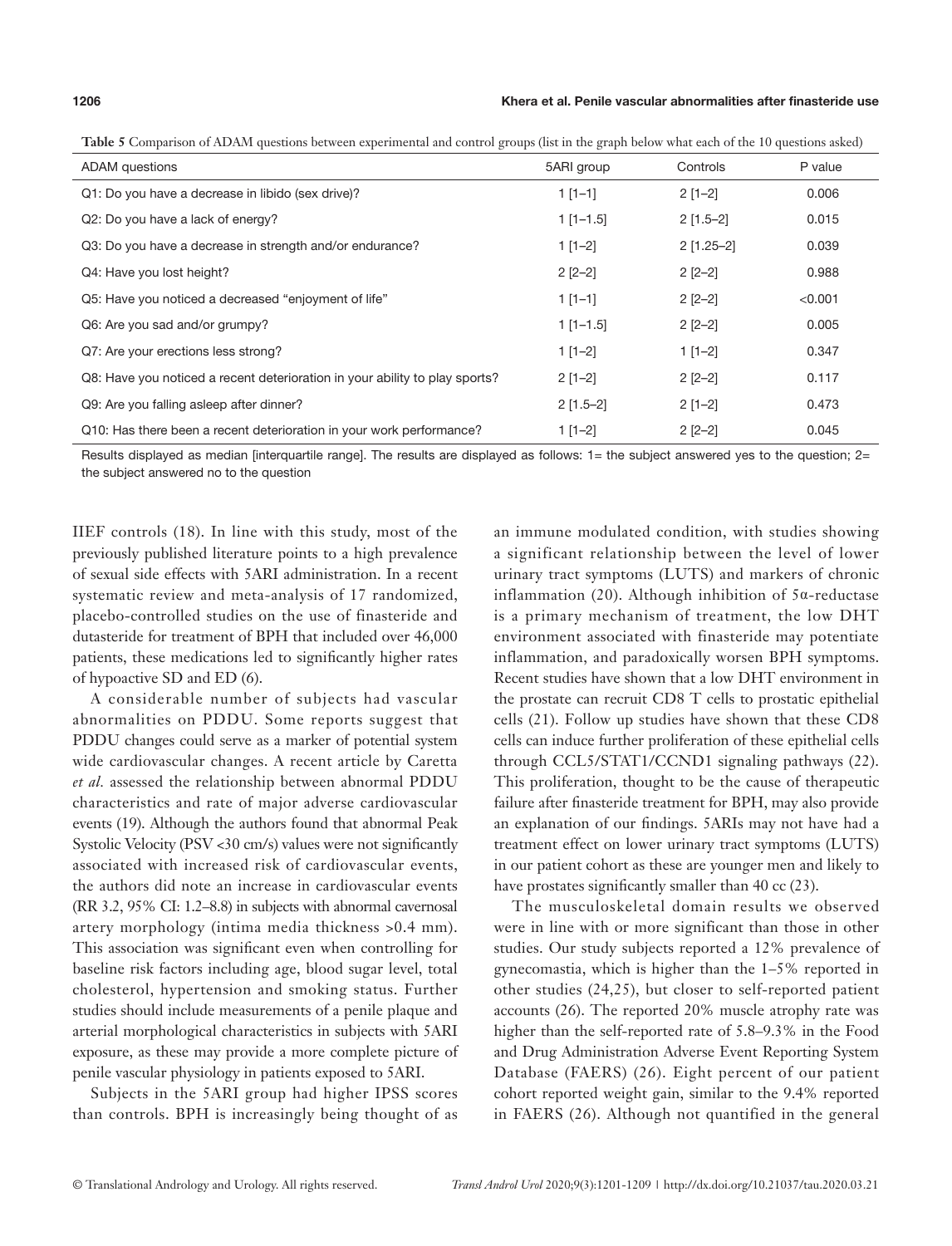population, complaints regarding loss of genital sensation or change in genital appearance associated with finasteride use are becoming increasingly well documented in the literature. Multiple studies have shown the percentage of men reporting genital sensory changes to be anywhere from 79–87% (9,10) after finasteride use, consistent with the 72% of men in the 5ARI group of our study.

Subjects in the 5ARI group reported more significant psychological and cognitive symptoms, measured using the PHQ-9, than controls. The median PHQ-9 score fell in the moderate depressive symptoms range. Previously, Basaria *et al.* found that symptomatic finasteride users (n=25) fell into the moderate depression range (27). In the same study, the PHQ-9 scores were independent of finasteride treatment duration (P=0.406) or time elapsed since ceasing finasteride treatment (P=0.180). Basaria *et al.* also showed that when compared to asymptomatic finasteride users and healthy men, PFS patients had higher depression scores on the Beck Depression Inventory (P<0.001) and Hamilton Depression Inventory (overall P<0.001).

Results of the PHQ-9 in this study showed that patients in the PFS group reported high levels of anhedonia and feelings of hopelessness, which is in line with prior work. Other studies have found 30-73% of PFS patients reporting these symptoms (9,11). Ganzer and Jacobs found that 55% of patients with a history of finasteride use for AGA had a previous Axis I or II psychiatric diagnosis and 28.8% had a positive family history of a psychiatric illness in a firstdegree relative (25). The findings of both this study and Ganzer and Jacobs (25) are confounded by the higher rates of suicidal ideation in patients with AGA (28). Given that two subjects committed suicide during or after this study, psychiatric side effects and the risks of finasteride use in patients with a history of psychiatric disorders should be investigated further. At this time, patients should undergo extensive counseling regarding sexual and nonsexual side effects that may occur after both initiation and discontinuation of this medication class.

A significant number of subjects self-reported cognitive symptoms including forgetfulness and brain fog. As in our study, Ganzer *et al.* (25) found high rates of mental cloudiness (75%), slowed thought process (74%), and attentional difficulties (74%) in men responding to an internet survey regarding the side effects of finasteride. Basaria *et al.* used validated objective tests to evaluate men that reported cognitive side effects after stopping finasteride (27). The authors found no impaired performance on cognitive function and

memory tests (P>0.10). As there are a significant number of men reporting cognitive symptoms after stopping 5ARIs, the discrepancy between the self-reported symptoms and objective evaluations should be investigated further.

The median total ESS scores of the 5ARI arm fell below the common cutoff for excessive daytime sleepiness of >10. However, Sanford *et al.* have suggested that the ESS score threshold of >10 may fail to accurately capture the number of patients experiencing significant sleep disturbances (29).

Interestingly, in an analysis of the FAERS database, Gupta *et al.* found an increased rate of developing obstructive sleep apnea following finasteride use when compared to other medications (30). Given this as well as the higher number of sleep disturbances reported by the PFS arm on the PHQ-9, abnormal sleep findings after finasteride use should be the focus of future studies.

Both 5ARI and control groups provided positive answers to the ADAM questionnaire. The former reported yes on questions 1 and 7 and 2, 3, 5, 6, 7, 10 while the latter reported yes to question 7. Question 7 addressed erection strength and as reported above, may have been impacted by a small difference in age or possible differences in baseline erections and is consistent with our IIEF results. Of note, differences were seen in the questions regarding decreased enjoyment in life and feeling "sad" or "grumpy", which are in line with the differences found in the PHQ-9 questionnaire. In addition, the rates of decline in athletic ability were similar between the 5ARI and control arms, suggesting a minimal decline in functional strength. In line with our musculoskeletal survey results, Ganzer *et al.* reported high rates of muscle weakness (56%), increased fat deposition (54%), and muscle twitching (47%) in PFS patients (9). On the contrary, Basaria *et al.* found no difference in trunk to limb fat ratio, leg press strength, or lean and fat mass in the trunk, limbs, and whole-body between PFS patients, former finasteride users without PFS, and healthy controls (27). The discrepancy between self-reported symptoms and physical evaluation should be further investigated.

There are several strengths and weaknesses of the present study that deserve mention. Strengths include the use of validated questionnaires, PDDU data, hormonal laboratory values, and baseline psychiatric assessments in all subjects. Limitations include inconsistency in survey completion rates between groups, variable duration of 5ARI therapy, selection bias, lack of baseline questionnaire data before 5ARI use, and lack of PDDU results in the control arm.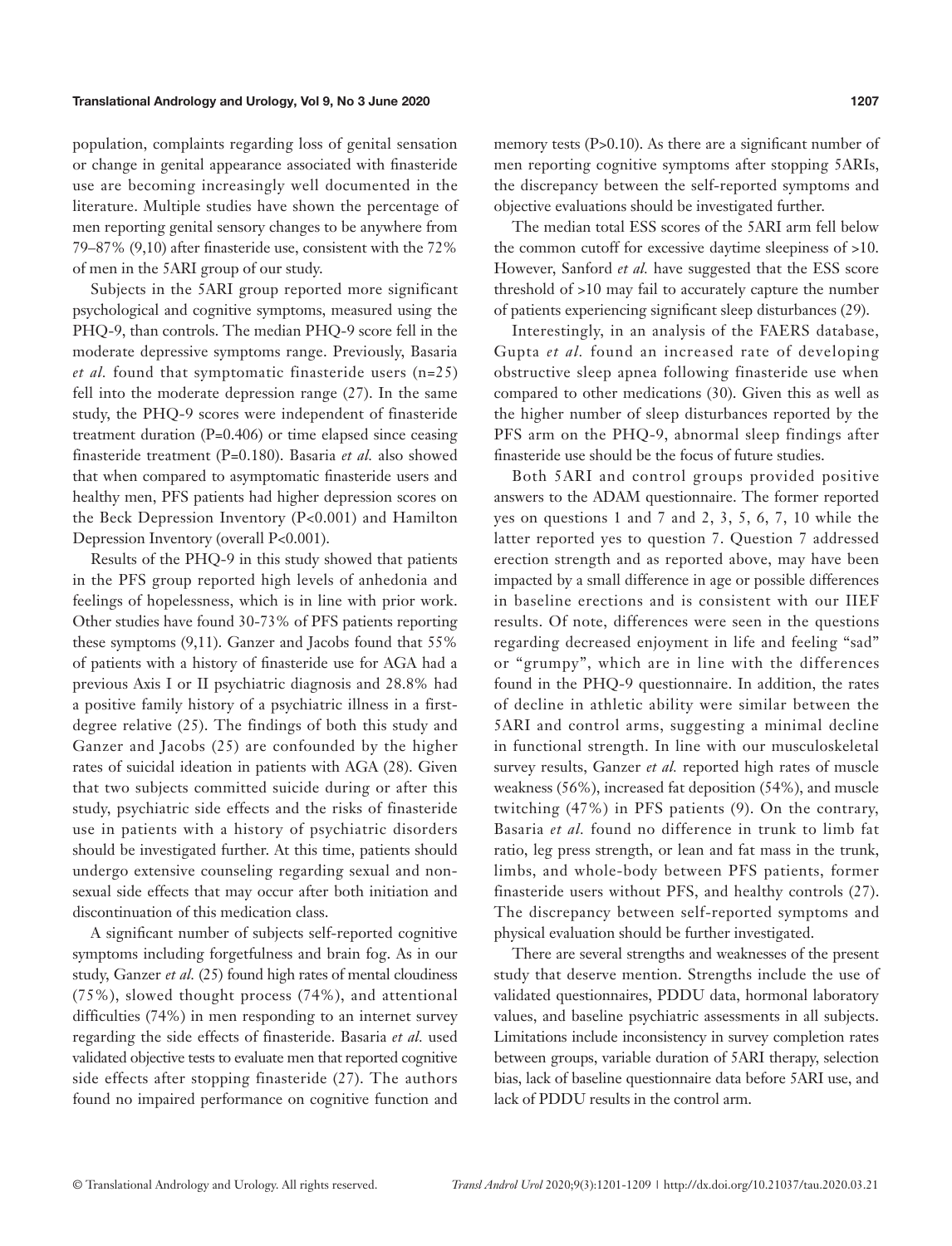## Conclusions

The present study supports the conclusion that 5ARI use may predispose to persistent sexual, genitourinary, psychocognitive, and anti-androgenic changes even after 5ARI therapy is discontinued. Furthermore, this is the first study to present data on PDDU results in patients who took 5ARIs for AGA. As the FDA amended the package insert to include a warning of sexual dysfunction that persists after stopping finasteride, we recommend additional clinical studies that assess non-sexual side effects that may persist after discontinuation of the drug. Given the significance of the observed and potential side effects, patients should be extensively counseled and monitored for possible side effects after initiation and discontinuation of this medication class.

## Acknowledgments

*Funding:* This study was funded by an unrestricted grant from the Post-Finasteride Foundation. AP, MD, PhD is a National Institutes of Health K08 Scholar supported by a Mentored Career Development Award (K08DK115835-01) from the National Institute of Diabetes and Digestive and Kidney Diseases. This work is also supported in part through a Urology Care Foundation Rising Stars in Urology Award (to AP).

#### Footnote

*Conflicts of Interest:* All authors have completed the ICMJE uniform disclosure form (available at [http://dx.doi.](http://dx.doi.org/10.21037/tau.2020.03.21) [org/10.21037/tau.2020.03.21\)](http://dx.doi.org/10.21037/tau.2020.03.21). MK is a consultant for Endo, AbbVie, and Boston Scientific. The other authors have no conflicts of interest to declare.

*Ethical Statement:* The authors are accountable for all aspects of the work in ensuring that questions related to the accuracy or integrity of any part of the work are appropriately investigated and resolved. The study was approved by the Institutional Review Board of Baylor College of Medicine and informed consent was taken from all the patients prior to the start of the study.

*Open Access Statement*: This is an Open Access article distributed in accordance with the Creative Commons Attribution-NonCommercial-NoDerivs 4.0 International License (CC BY-NC-ND 4.0), which permits the noncommercial replication and distribution of the article with

#### **1208** Khera et al. Penile vascular abnormalities after finasteride use

the strict proviso that no changes or edits are made and the original work is properly cited (including links to both the formal publication through the relevant DOI and the license). See:<https://creativecommons.org/licenses/by-nc-nd/4.0/>.

## **References**

- 1. U.S. Food and Drug Administration. 5-Alpha Reductase Inhibitor Information [Internet] 2016. Available online: https://www.fda.gov/Drugs/DrugSafety/ InformationbyDrugClass/ucm258424.htm
- 2. Finasteride Tablets Full Prescribing Information Indications and Usage. Whitehouse Station, New Jersey: Merck Sharp & Dohme Corporation, 2012:1-18.
- 3. Post Finasteride Syndrome Foundation Overview [Internet] 2018. Available online: https://www. pfsfoundation.org/abount-post-finasteride-syndromefoundation/
- 4. US Department of Health and Human Services. Adverse events of 5-alpha-reductase inhibitors [Internet] 2016. Available online: https://rarediseases.info.nih.gov/ diseases/12407/adverse-events-of-5-alpha-reductaseinhibitors
- 5. Than J, Rodriguez K, Khera M. Post-finasteride Syndrome: A Review of Current Literature. Curr Sex Heal Reports 2018;10:152-7.
- 6. Corona G, Tirabassi G, Santi D, et al. Sexual dysfunction in subjects treated with inhibitors of 5 a - reductase for benign prostatic hyperplasia : a comprehensive review and meta-analysis. Andrology 2017;5:671-8.
- 7. Kiguradze T, Temps WH, Yarnold PR, et al. Persistent erectile dysfunction in men exposed to the 5 a -reductase inhibitors, finasteride, or dutasteride. Peer J 2017;5:e3020.
- 8. Irwig MS. Persistent Sexual Side Effects of Finasteride : Could They be Permanent? J Sex Med 2012;9:2927-32.
- 9. Ganzer CA, Jacobs AR, Iqbal F. Persistent Sexual, Emotional, and Cognitive Impairment Post-Finasteride : A Survey of Men Reporting Symptoms. Am J Mens Health 2015;9:222-8.
- 10. Chiriacò G, Cauci S, Mazzon G, et al. An observational retrospective evaluation of 79 young men with long-term adverse effects after use of finasteride against androgenetic alopecia. Andrology 2016;4:245-50.
- 11. Walf AA, Kaurejo S, Frye CA. Research Brief : Self-Reports of a Constellation of Persistent Antiandrogenic, Estrogenic, Physical, and Psychological Effects of Finasteride Usage Among Men. Am J Mens Health 2018;12:900-6.